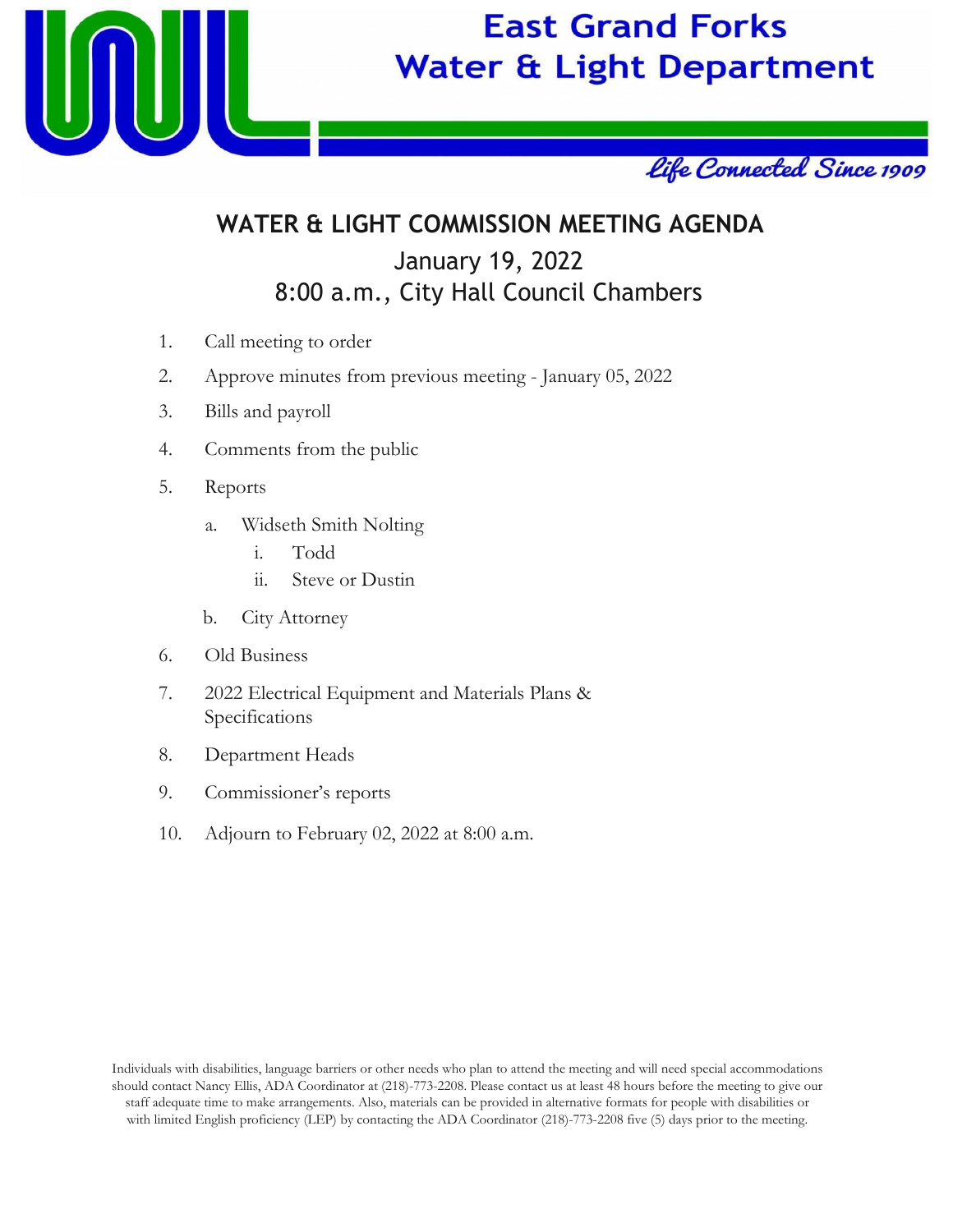The organizational meeting of the Water, Light, Power and Building Commission of the City of East Grand Forks, Minnesota held January 5, 2022 at 8:00 a.m. was called to order by city attorney, Ron Galstad. Present: Grinde, Beauchamp, Quirk, DeMers Absent: None

Also present: Keith Mykleseth, Ron Galstad, Todd Grabanski, Steve Emery, Kevin Hatcher, and Corey Thompson.

The following nomination was made for President of the Water, Light, Power and Building Commission: Punky Beauchamp.

It was moved by Commissioner Quirk seconded by Commissioner Grinde that the nominations for President be closed and that a unanimous ballot be cast for Mr. Beauchamp as President. Voting Aye: Grinde, Beauchamp, Quirk, DeMers Voting Nay: None

The following nomination was made for Vice President of the Water, Light, Power and Building Commission: Mike Quirk.

It was moved by Commissioner Grinde seconded by Commissioner DeMers that the nominations for Vice President be closed and that a unanimous ballot be cast for Mr. Quirk as Vice President. Voting Aye: Grinde, Beauchamp, Quirk, DeMers. Voting Nay: None

It was moved by Commissioner Quirk seconded by Commissioner Grinde to adjourn the organizational meeting. Voting Aye: Grinde, Beauchamp, Quirk, DeMers Voting Nay: None

The regular meeting of the Water, Light, Power and Building Commission of the City of East Grand Forks, Minnesota held January 5, 2022 at 8:02 a.m. was called to order by newly elected President, Commissioner Punky Beauchamp. Present: Beauchamp, Quirk, Grinde, DeMers Absent: None

Also present: Keith Mykleseth, Ron Galstad, Todd Grabanski, Steve Emery, Kevin Hatcher, and Corey Thompson.

It was moved by Commissioner Grinde seconded by Commissioner Quirk that the minutes of the previous regular meeting of December 15, 2021 be approved as read. Voting Aye: Beauchamp, Quirk, Grinde, DeMers. Voting Nay: None

It was moved by Commissioner Grinde seconded by Commissioner Quirk to authorize the Secretary to issue payment of the recommended bills and payroll in the amount of \$482,641.45. Voting Aye: Beauchamp, Quirk, Grinde, DeMers. Voting Nay: None

It was moved by Commissioner Quirk seconded by Commissioner Grinde to approve the Plans and Specs for the Water Meter Replacement Project as presented by Steve Emery, WSN; advertise for bids; set bid date for January 27, 2022 at 10:00 am. Voting Aye: Beauchamp, Quirk, Grinde, DeMers Voting Nay: None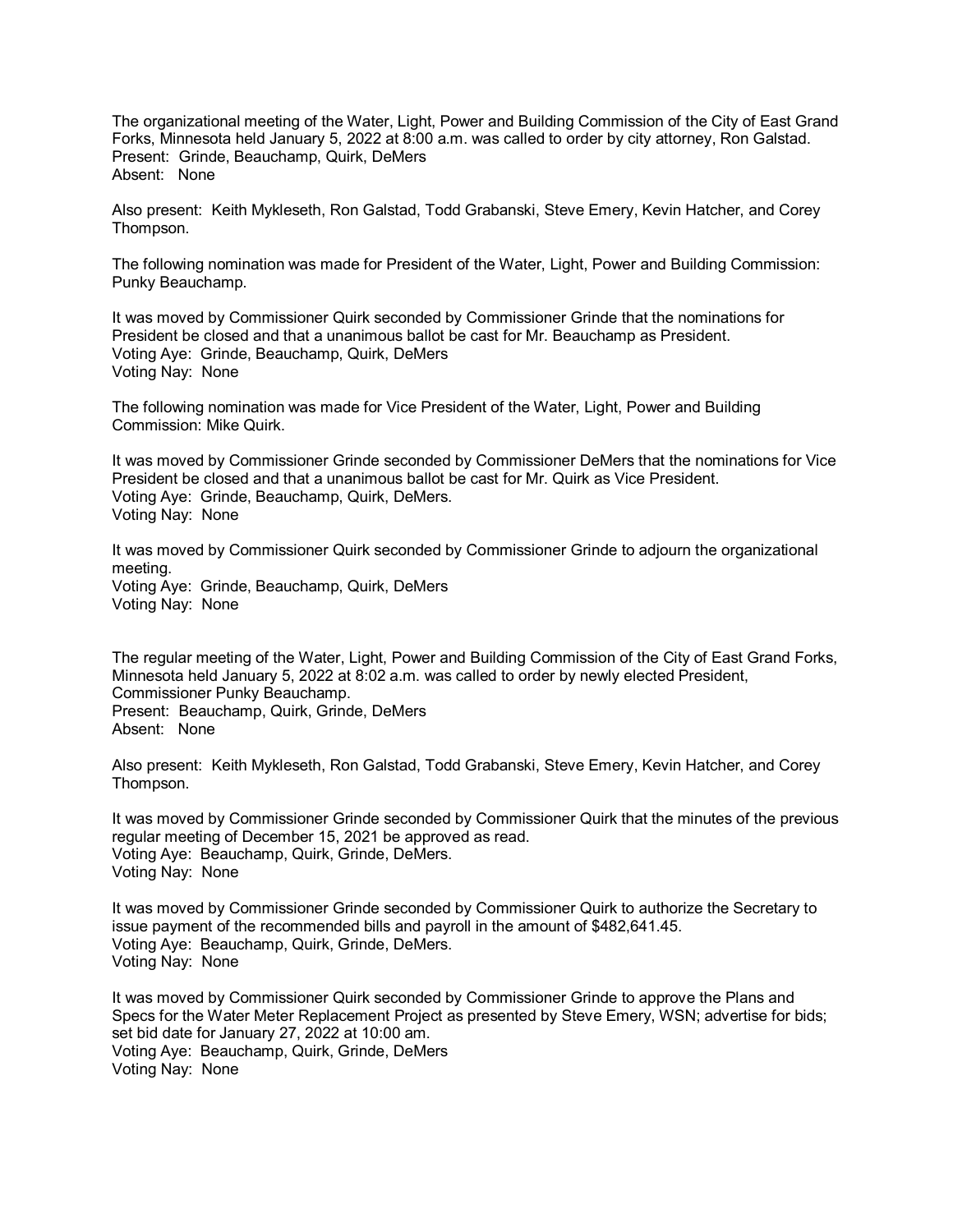It was moved by Commissioner Quirk seconded by Commissioner Grinde to approve the Letter of Understanding from Brady Martz for the 2021 Audit as presented. Voting Aye: Beauchamp, Quirk, Grinde, DeMers Voting Nay: None

It was moved by Commissioner Grinde seconded by Commissioner Quirk to authorize the Civil Service Secretary to begin the hiring process for the Water and Electric Distribution Foreman position. Voting Aye: Beauchamp, Quirk, Grinde, DeMers Voting Nay: None

It was moved by Commissioner Quirk seconded by Commissioner Grinde to approve the MMUA Delegation list as presented by Keith Mykleseth, General Manager. Voting Aye: Beauchamp, Quirk, Grinde, DeMers Voting Nay: None

It was moved by Commissioner Quirk seconded by Commissioner Grinde to adjourn at 8:30 a.m. to the next regular meeting on January 19, 2022 at 8:00 am to be held in the City Council Chambers. Voting Aye: Beauchamp, Quirk, Grinde, DeMers. Voting Nay: None

> Kevin Hatcher EC Specialist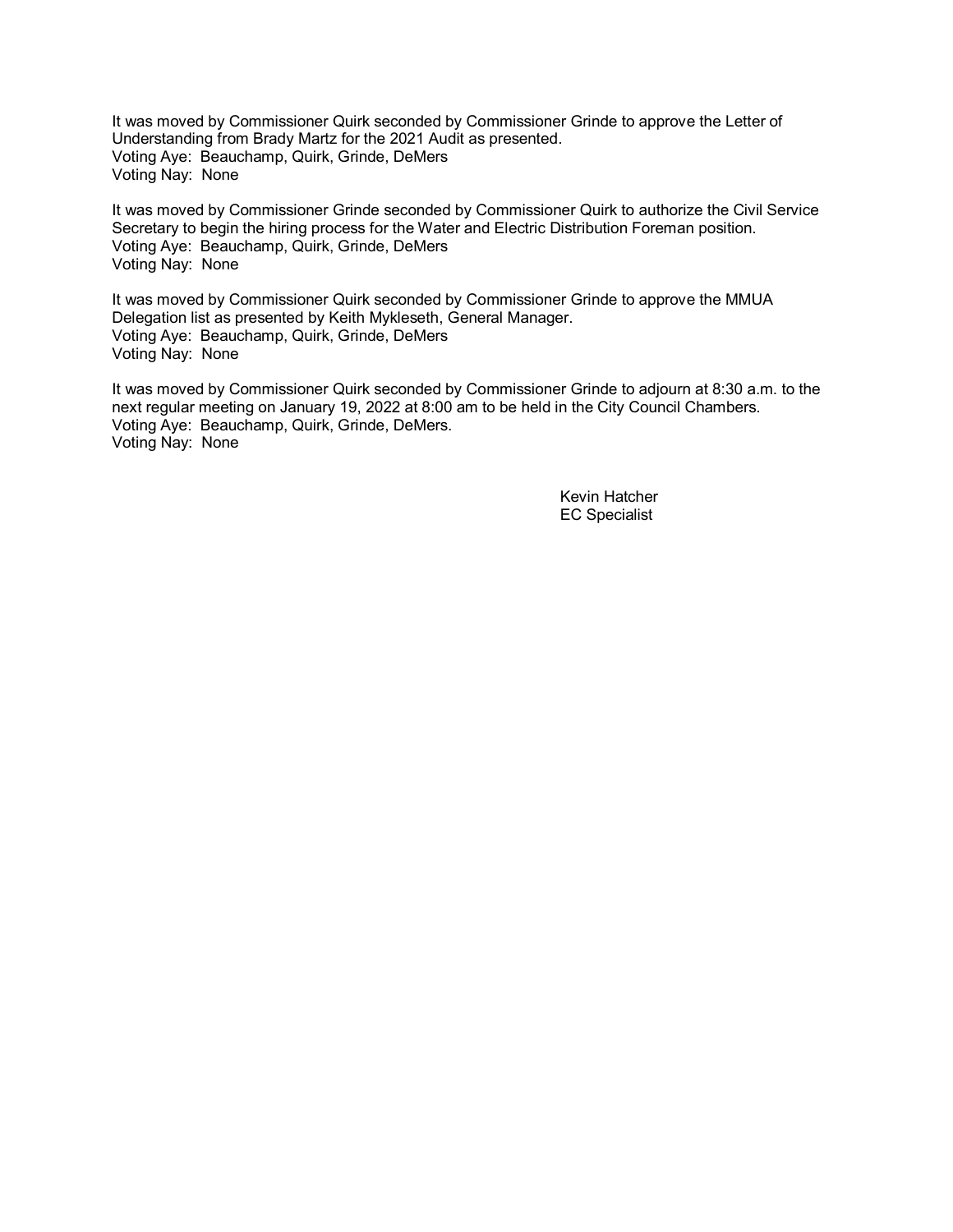## Accounts Payable

#### Check Register Totals Only

Printed: 1/10/2022 - 11:03 AM User: khatcher



# **City of East Grand Forks**

P. O. Box 373 East Grand Forks, MN 56721 (218) 773-2483

| <b>Check</b> | Date       | <b>Vendor No</b> | <b>Vendor Name</b>    | <b>Amount</b> | <b>Voucher</b> |
|--------------|------------|------------------|-----------------------|---------------|----------------|
| 517409       | 01/10/2022 | <b>MMP501</b>    | MMPA c/o Avant Energy | 883,441.16    |                |
|              |            |                  | Check Total:          | 883,441.16    |                |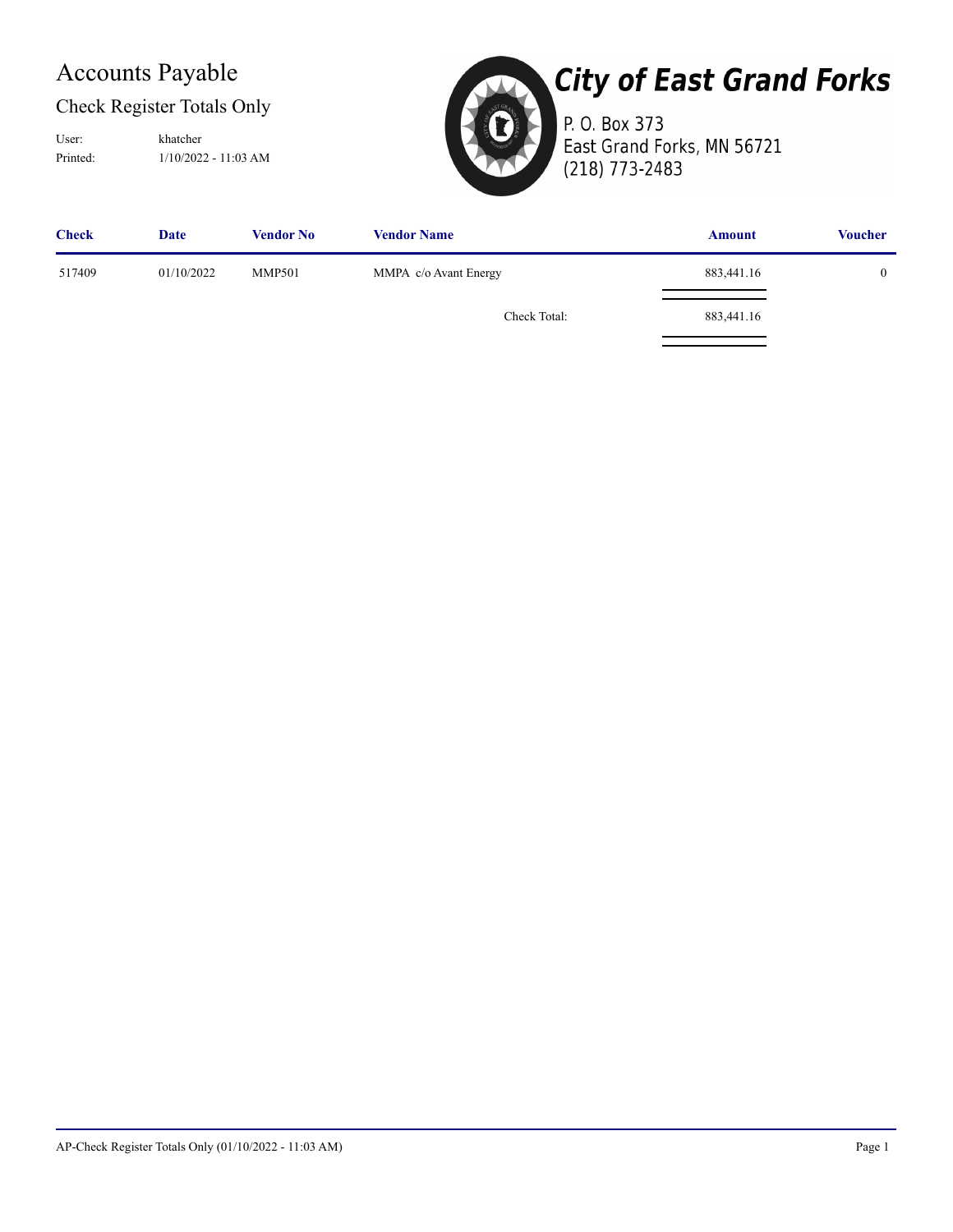## Accounts Payable

#### Check Register Totals Only

Printed: 1/11/2022 - 11:34 AM User: khatcher



# **City of East Grand Forks**

P. O. Box 373 East Grand Forks, MN 56721 (218) 773-2483

| <b>Check</b>     | <b>Date</b>              | <b>Vendor No</b>               | <b>Vendor Name</b>                                   | <b>Amount</b>         | <b>Voucher</b>               |
|------------------|--------------------------|--------------------------------|------------------------------------------------------|-----------------------|------------------------------|
| 517410<br>517411 | 01/11/2022<br>01/11/2022 | <b>COM500</b><br><b>HAL500</b> | Commissioner of Revenue<br>Halstad Telephone Company | 54,426.00<br>1,533.40 | $\mathbf{0}$<br>$\mathbf{0}$ |
|                  |                          |                                | Check Total:                                         | 55,959.40             |                              |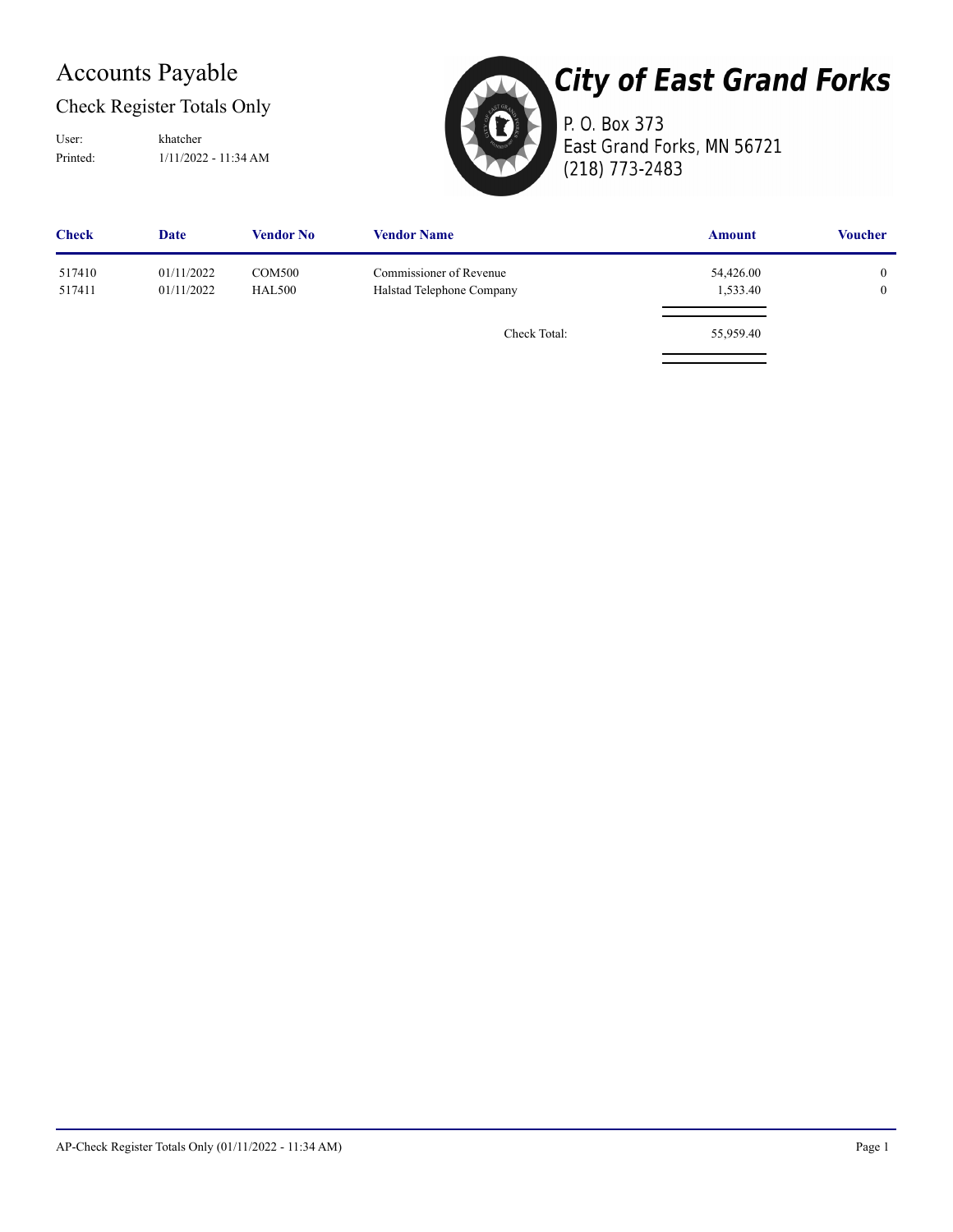## Accounts Payable

#### Check Register Totals Only

Printed: 1/14/2022 - 2:35 PM User: khatcher



P. O. Box 373 East Grand Forks, MN 56721 (218) 773-2483

| <b>Check</b> | Date       | <b>Vendor No</b> | <b>Vendor Name</b>                    | <b>Amount</b> | <b>Voucher</b>   |
|--------------|------------|------------------|---------------------------------------|---------------|------------------|
| 517412       | 01/19/2022 | <b>ACM502</b>    | Acme Electric Companies               | 96.50         | $\boldsymbol{0}$ |
| 517413       | 01/19/2022 | APP500           | American Public Power Association     | 9,034.04      | $\boldsymbol{0}$ |
| 517414       | 01/19/2022 | <b>AND572</b>    | David Andrys                          | 1,000.00      | $\boldsymbol{0}$ |
| 517415       | 01/19/2022 | AQU501           | Aqua-Pure Inc                         | 6,246.79      | $\theta$         |
| 517416       | 01/19/2022 | <b>ARA500</b>    | Aramark Uniform Services              | 212.87        | $\theta$         |
| 517417       | 01/19/2022 | <b>BAT501</b>    | Batteries + Bulbs                     | 186.75        | $\mathbf{0}$     |
| 517418       | 01/19/2022 | <b>BIG501</b>    | Big Jim's East Side Tire              | 17.50         | $\mathbf{0}$     |
| 517419       | 01/19/2022 | <b>BUS501</b>    | <b>Business Essentials</b>            | 216.50        | $\boldsymbol{0}$ |
| 517420       | 01/19/2022 | <b>COL500</b>    | Cole Papers Inc                       | 92.79         | $\boldsymbol{0}$ |
| 517421       | 01/19/2022 | <b>DAK507</b>    | Dakota Science Center                 | 500.00        | $\boldsymbol{0}$ |
| 517422       | 01/19/2022 | <b>DAK508</b>    | DakTech Inc.                          | 2,937.90      | $\boldsymbol{0}$ |
| 517423       | 01/19/2022 | <b>EGF501</b>    | <b>EGF City</b>                       | 642,059.20    | $\theta$         |
| 517424       | 01/19/2022 | <b>EXP501</b>    | Exponent                              | 245.00        | $\mathbf{0}$     |
| 517425       | 01/19/2022 | <b>FOR505</b>    | Forum Communications Company          | 270.00        | $\mathbf{0}$     |
| 517426       | 01/19/2022 | GAL501           | Galstad Jensen & McCann PA            | 486.00        | $\boldsymbol{0}$ |
| 517427       | 01/19/2022 | GOP501           | Gopher State One-Call                 | 71.60         | $\boldsymbol{0}$ |
| 517428       | 01/19/2022 | <b>GRA505</b>    | Graymont (WI) LLC                     | 6,622.98      | $\overline{0}$   |
| 517429       | 01/19/2022 | <b>GRE503</b>    | Greater Grand Forks Young Profession  | 500.00        | $\boldsymbol{0}$ |
| 517430       | 01/19/2022 | UB*01266         | Craig Hebron                          | 508.79        | $\mathbf{0}$     |
| 517431       | 01/19/2022 | UB*01285         | Jaclyn & Jeremy Hicks                 | 47.62         | $\mathbf{0}$     |
| 517432       | 01/19/2022 | <b>HUG501</b>    | Hugo's #5                             | 198.47        | $\boldsymbol{0}$ |
| 517433       | 01/19/2022 | <b>IHM500</b>    | iHeartMedia                           | 548.00        | $\boldsymbol{0}$ |
| 517434       | 01/19/2022 | <b>IES501</b>    | <b>Independent Emergency Services</b> | 258.48        | $\boldsymbol{0}$ |
| 517435       | 01/19/2022 | UB*01287         | Carl Knutson                          | 50.05         | $\theta$         |
| 517436       | 01/19/2022 | <b>PRA501</b>    | Linde Gas & Equipment Inc             | 198.15        | $\boldsymbol{0}$ |
| 517437       | 01/19/2022 | <b>HAR501</b>    | Local Ace                             | 364.57        | $\mathbf{0}$     |
| 517438       | 01/19/2022 | <b>MND508</b>    | MN DNR Eco-Waters                     | 3,028.72      | $\mathbf{0}$     |
| 517439       | 01/19/2022 | <b>NET501</b>    | NetWork Center Inc                    | 475.64        | $\boldsymbol{0}$ |
| 517440       | 01/19/2022 | <b>PIT501</b>    | <b>Pitney Bowes</b>                   | 5,000.00      | $\boldsymbol{0}$ |
| 517441       | 01/19/2022 | <b>PIT504</b>    | <b>Pitney Bowes</b>                   | 741.00        | $\boldsymbol{0}$ |
| 517442       | 01/19/2022 | <b>RIV503</b>    | River Cinema                          | 1,680.00      | $\boldsymbol{0}$ |
| 517443       | 01/19/2022 | <b>RKO501</b>    | RKO Print & Promo                     | 2,291.40      | $\theta$         |
| 517444       | 01/19/2022 | <b>RMB500</b>    | RMB Environmental Laboratories, Inc.  | 190.00        | $\mathbf{0}$     |
| 517445       | 01/19/2022 | <b>SAN501</b>    | Sanford Health Occupational Medicine  | 50.00         | $\mathbf{0}$     |
| 517446       | 01/19/2022 | UB*01286         | Gabriella R Smidt                     | 57.72         | $\boldsymbol{0}$ |
| 517447       | 01/19/2022 | <b>SUN500</b>    | Sun Dot Communications, LLC           | 89.99         | $\boldsymbol{0}$ |
| 517448       | 01/19/2022 | <b>TRI501</b>    | Tri Steel Mfg Co                      | 59.95         | $\mathbf{0}$     |
| 517449       | 01/19/2022 | <b>UNI502</b>    | Univar Solutions USA Inc              | 11,024.76     | $\theta$         |
| 517450       | 01/19/2022 | <b>VIL501</b>    | Vilandre Heating & A/C                | 593.50        |                  |
| 517451       | 01/19/2022 | <b>WAT501</b>    | Water & Light Department              | 2,557.07      | $\mathbf{0}$     |
| 517452       | 01/19/2022 | WOI561           | Jared Woinarowicz                     | 610.83        | $\boldsymbol{0}$ |
| 517453       | 01/19/2022 | <b>XCE501</b>    | Xcel Energy                           | 739.49        | 0                |
| 517454       | 01/19/2022 | <b>XCE502</b>    | Xcel Energy                           | 4,573.58      | $\boldsymbol{0}$ |
|              |            |                  | Check Total:                          | 706,734.20    |                  |
|              |            |                  |                                       |               |                  |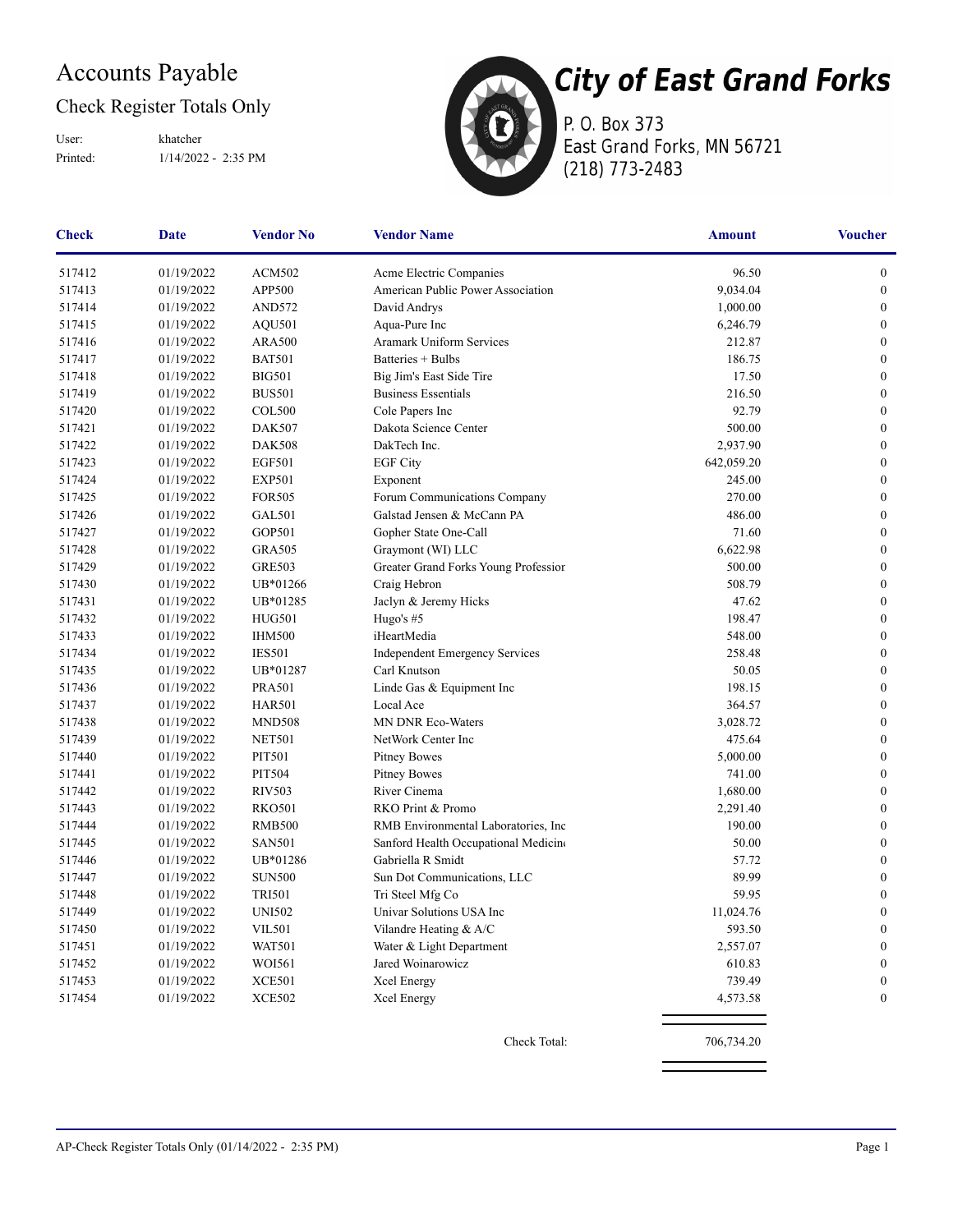#### **1-19-22 Rebates**

| AC Tune up                      | Smith                     |            | 60.00    |
|---------------------------------|---------------------------|------------|----------|
| <b>ECM</b>                      | <b>Burton</b>             |            | 150.00   |
| <b>ECM</b>                      | Mero                      |            | 150.00   |
| <b>ECM</b>                      | Pederson                  |            | 150.00   |
| <b>Front Load Washer</b>        | Powell                    |            | 100.00   |
| LED/ECM/Dishwasher/Refrigerator | Woinarowicz - 71 Fixtures |            | 610.83   |
| Residential Weatherization      | Andrys - 2 Properties     |            | 1,000.00 |
|                                 | <b>Total</b>              | \$2,220.83 |          |